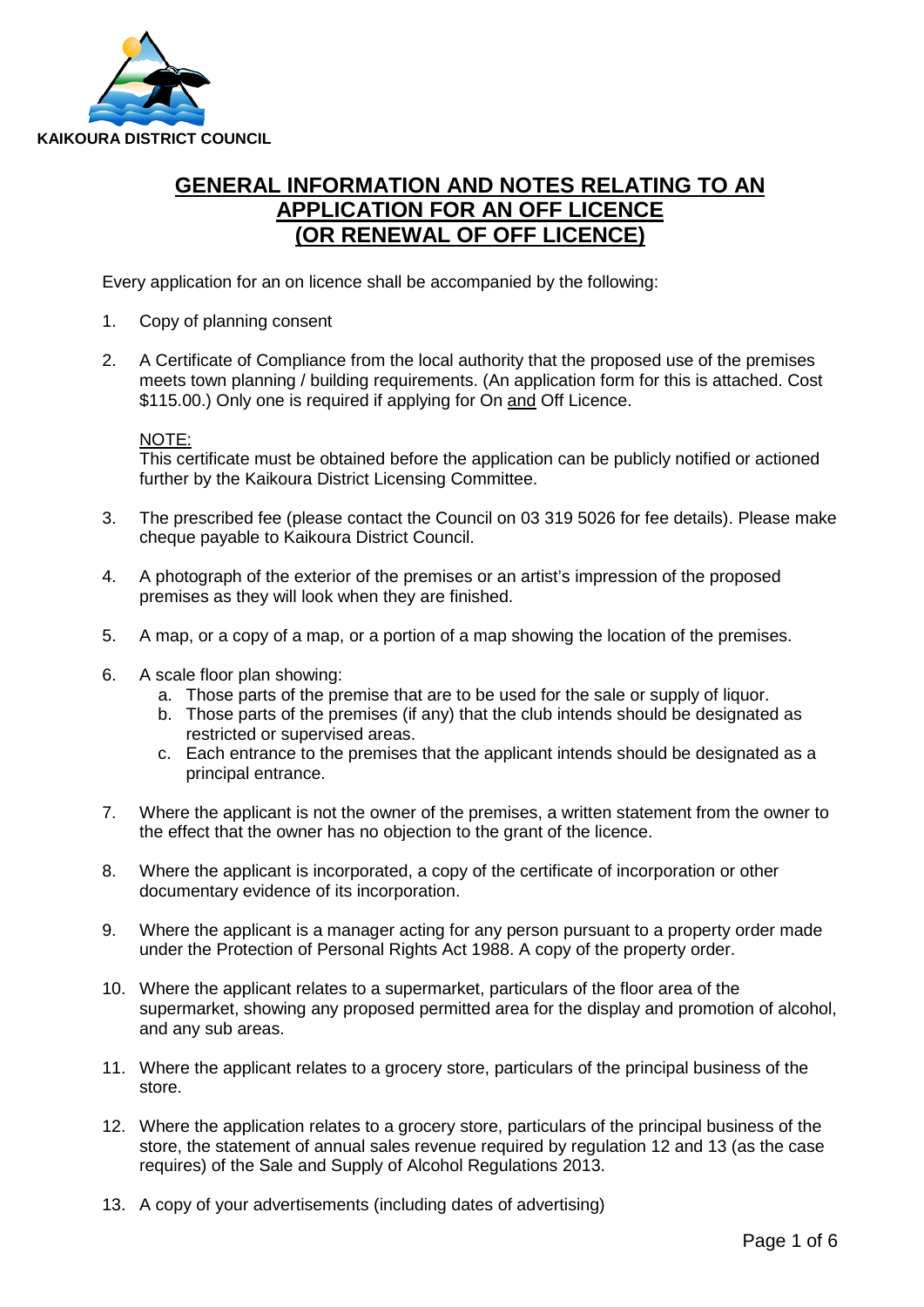

## **APPLICATION FOR OFF LICENCE OR RENEWAL OF OFF LICENCE (FOR PREMISES)**

## **SECTION 100 AND 127(2), SALE AND SUPPLY OF ALCOHOL ACT 2012**

To: C/- The Secretary Kaikoura District Licensing Committee PO Box 6 **KAIKOURA**

If this is an application for renewal of an Off licence, please state current licence number:

 $\_$  , and the set of the set of the set of the set of the set of the set of the set of the set of the set of the set of the set of the set of the set of the set of the set of the set of the set of the set of the set of th

Application for an Off Licence is made in accordance with the details set out below;-

#### **1. DETAILS OF APPLICANT**

(a) Status of applicant: *(Tick appropriate box)* 

|     | <b>Natural Person</b>                                                 |         | <b>Private Company</b> |       |    |
|-----|-----------------------------------------------------------------------|---------|------------------------|-------|----|
|     | <b>Licensing Trust</b>                                                |         | Partnership            |       |    |
|     | <b>Government Department</b>                                          | ΙI      | <b>Local Authority</b> |       |    |
|     | <b>Trustee</b>                                                        | $\sim$  | <b>Public Company</b>  |       |    |
|     | Body corporate to which the Act applies $\Box$                        |         |                        |       |    |
|     | Manager under the protection of Personal and Property Rights Act 1988 |         |                        |       | ΙI |
|     | Board, organisation, or other body to which the Act applies           |         |                        |       |    |
| (b) | Company Name or Full Name(s) if individual:                           |         |                        |       |    |
|     |                                                                       | Gender: |                        | M / F |    |
|     |                                                                       |         |                        |       |    |
|     |                                                                       |         |                        |       |    |
|     |                                                                       |         |                        |       |    |
| (c) |                                                                       |         |                        |       |    |
|     |                                                                       |         |                        |       |    |
| (d) |                                                                       |         |                        |       |    |
|     | Daytime contact telephone number: _____________________               |         |                        |       |    |
|     |                                                                       |         |                        |       |    |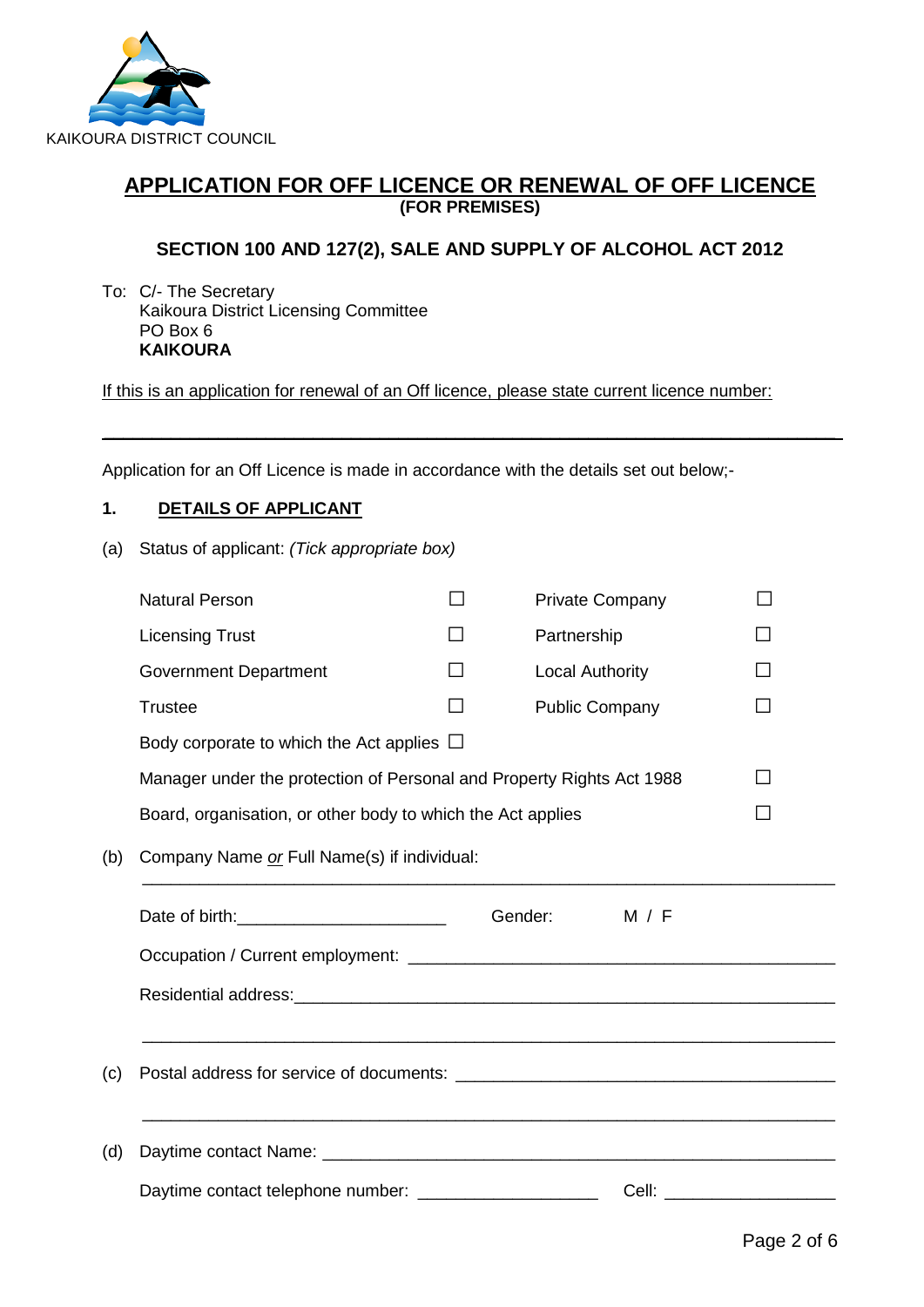Have you (if individual) ever been convicted of any offence (including traffic but not parking)?

*(Tick appropriate box)* □Yes □

If Yes, please provide details on a separate sheet. This will not be able to be viewed by the public.

(e) Full details of manager(s) to be employed and Certificate Numbers of Manager's Certificate(s)

| Full Name (legal name) | Address | Certificate Number   Expiry Date |  |
|------------------------|---------|----------------------------------|--|
|                        |         |                                  |  |
|                        |         |                                  |  |
|                        |         |                                  |  |
|                        |         |                                  |  |
|                        |         |                                  |  |
|                        |         |                                  |  |

#### **2. FURTHER DETAILS WHERE APPLICANT IS A COMPANY**

- (a) Date of incorporation:\_\_\_\_\_\_\_\_\_\_\_\_\_\_\_\_\_\_\_\_\_\_\_\_\_\_\_\_\_\_\_\_\_\_\_\_\_\_\_\_\_\_\_\_\_\_\_\_\_\_\_\_\_\_\_\_
- (b) Place of incorporation:
- (c) Full details of each director, and the secretary (if any), as follows:

| <b>Full Name</b> | Address | Date of Birth | Place of Birth | Designation |
|------------------|---------|---------------|----------------|-------------|
|                  |         |               |                |             |
|                  |         |               |                |             |
|                  |         |               |                |             |
|                  |         |               |                |             |

- (d) Private Company only: Authorised Capital\_\_\_\_\_\_\_\_\_\_\_\_\_\_ Paid-up Capital\_\_\_\_\_\_\_\_\_\_\_\_
- (e) Private Company: Full details of each person who holds any shares issued by the company.

| <b>Full Name</b> | Address | Date of Birth   Place of Birth   Designation | Face Value of<br><b>Shares Held</b> |
|------------------|---------|----------------------------------------------|-------------------------------------|
|                  |         |                                              |                                     |
|                  |         |                                              |                                     |
|                  |         |                                              |                                     |

(f) Public Company: Full details of each person who holds 20 percent or more of the shares, or of any particular class of shares, issued by the company.

| <b>Full Name</b> | Address | Date of Birth | Place of Birth | Designation |
|------------------|---------|---------------|----------------|-------------|
|                  |         |               |                |             |
|                  |         |               |                |             |
|                  |         |               |                |             |
|                  |         |               |                |             |
|                  |         |               |                |             |
|                  |         |               |                |             |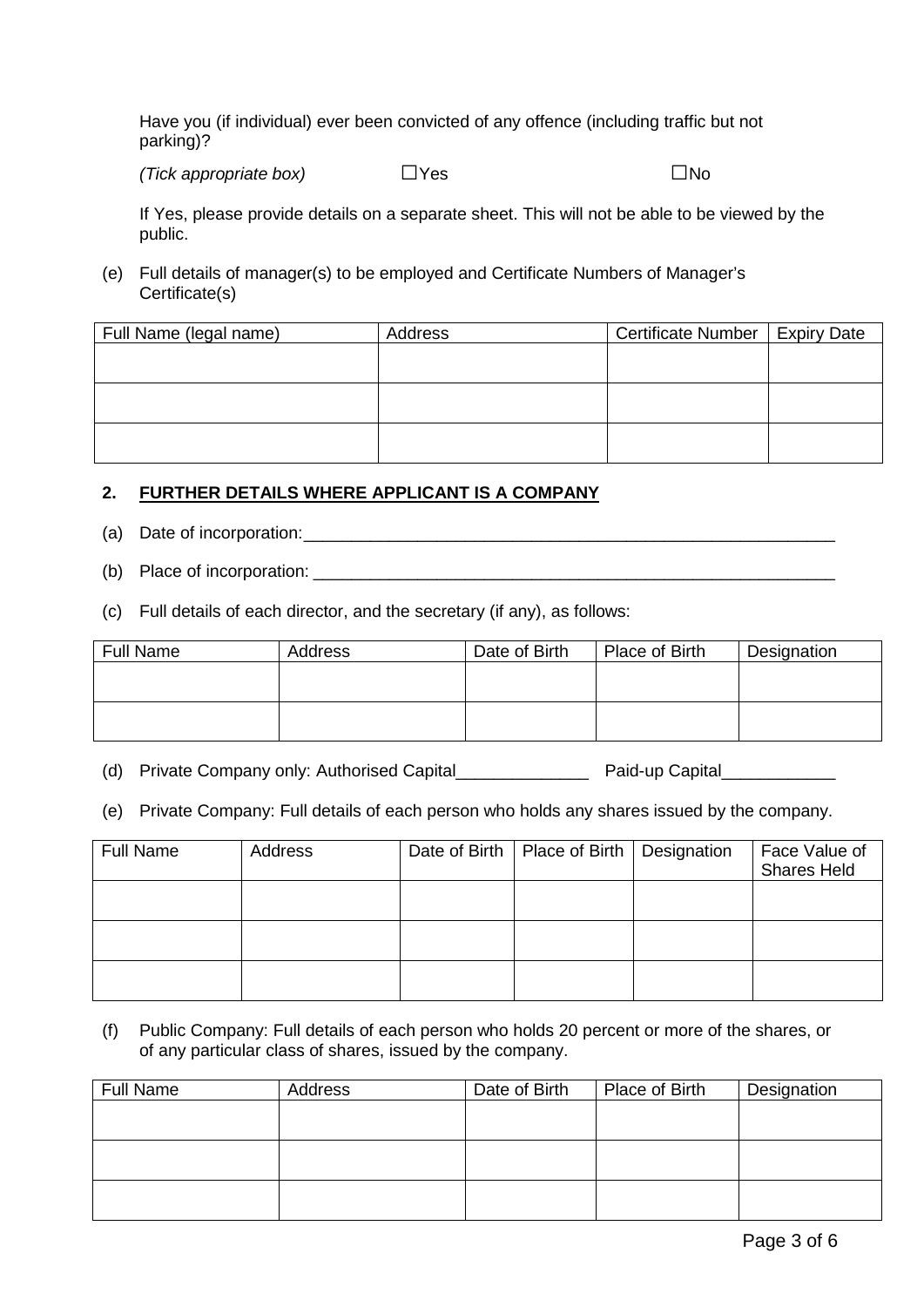### **3. FURTHER DETAILS WHERE APPLICANT IS A PARTNERSHIP**

(a) Full details of each partner as follows:

| Full Name | Address | Date of Birth | Place of Birth | Designation |
|-----------|---------|---------------|----------------|-------------|
|           |         |               |                |             |
|           |         |               |                |             |
|           |         |               |                |             |
|           |         |               |                |             |
|           |         |               |                |             |
|           |         |               |                |             |

Have any of the above partners, directors or major shareholders, ever been convicted of any offence (including traffic but not parking)?

|     | YES $\Box$                               | NO <sub>1</sub><br>If Yes, please provide details on a separate sheet.                    |                     |                |
|-----|------------------------------------------|-------------------------------------------------------------------------------------------|---------------------|----------------|
| (b) |                                          |                                                                                           |                     |                |
|     |                                          |                                                                                           |                     |                |
|     |                                          |                                                                                           |                     |                |
| 4.  | <b>PREMISES DETAILS</b>                  |                                                                                           |                     |                |
| (a) |                                          |                                                                                           |                     |                |
|     |                                          |                                                                                           |                     |                |
| (b) |                                          | Proposed trading name for premises (if any): ___________________________________          |                     |                |
| (c) | Type of premises: (Tick appropriate box) |                                                                                           |                     |                |
|     | <b>Hotel or Tavern</b>                   |                                                                                           | <b>Retail Shop</b>  |                |
|     | Supermarket                              |                                                                                           | <b>Grocery Shop</b> |                |
|     |                                          | Premises on which the principal business is manufacture or sale of liquor                 |                     |                |
|     |                                          | Body corporation to which Section 30 (1) (bb) of the Act Applies                          |                     | $\blacksquare$ |
|     |                                          | Board, organisation, or other body to which Section 30 (1) (bb) of the Act Applies $\Box$ |                     |                |
|     | Other                                    |                                                                                           |                     |                |
| (d) |                                          | Is a licence sought conditional upon construction / completion of the premises?           |                     |                |
|     | YES $\square$                            | NO <sub>1</sub>                                                                           |                     |                |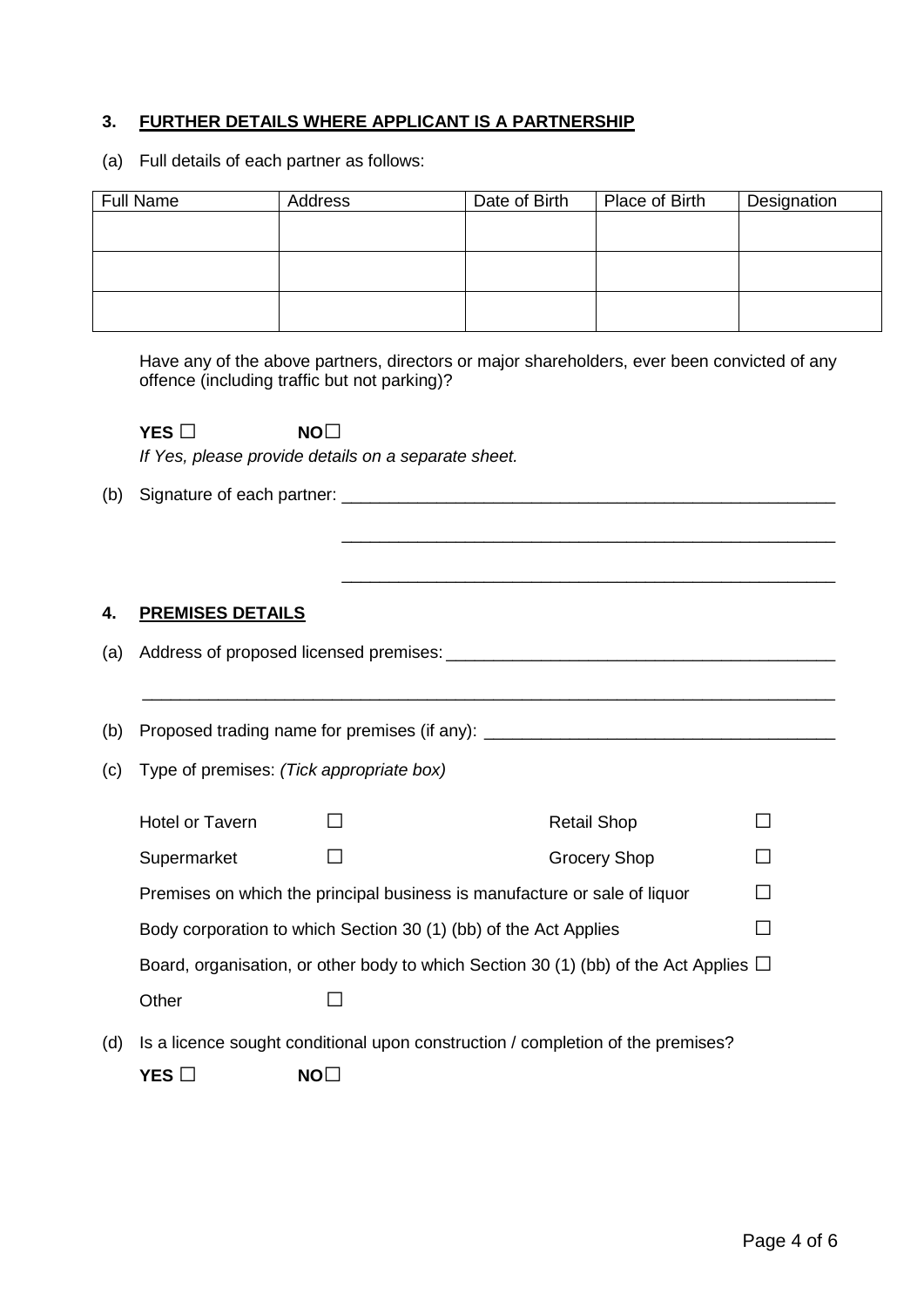| (e) |                                                                                                                                                                                                                                           |       | Does the applicant own the proposed licensed premises? YES $\Box$<br>NO <sub>1</sub>                                                                                                                                                                                         |  |  |  |
|-----|-------------------------------------------------------------------------------------------------------------------------------------------------------------------------------------------------------------------------------------------|-------|------------------------------------------------------------------------------------------------------------------------------------------------------------------------------------------------------------------------------------------------------------------------------|--|--|--|
|     | If No:                                                                                                                                                                                                                                    | (i)   |                                                                                                                                                                                                                                                                              |  |  |  |
|     |                                                                                                                                                                                                                                           | (ii)  |                                                                                                                                                                                                                                                                              |  |  |  |
|     |                                                                                                                                                                                                                                           | (iii) |                                                                                                                                                                                                                                                                              |  |  |  |
| (f) |                                                                                                                                                                                                                                           |       | What part (if any) of the premises does the applicant intend should be designated as:                                                                                                                                                                                        |  |  |  |
|     | (i)                                                                                                                                                                                                                                       |       | A Restricted area:<br><u> A Restricted area:</u>                                                                                                                                                                                                                             |  |  |  |
|     | (ii)                                                                                                                                                                                                                                      |       |                                                                                                                                                                                                                                                                              |  |  |  |
| 5.  |                                                                                                                                                                                                                                           |       | <b>BUSINESS DETAILS</b>                                                                                                                                                                                                                                                      |  |  |  |
| (a) |                                                                                                                                                                                                                                           |       | Is the sale of liquor intended to be the principal purpose of the business?                                                                                                                                                                                                  |  |  |  |
|     | YES $\Box$                                                                                                                                                                                                                                |       | NO <sub>1</sub><br>If NO, What is intended to be the principal purpose of the business?                                                                                                                                                                                      |  |  |  |
|     |                                                                                                                                                                                                                                           |       |                                                                                                                                                                                                                                                                              |  |  |  |
|     |                                                                                                                                                                                                                                           |       |                                                                                                                                                                                                                                                                              |  |  |  |
| (b) | Is the applicant engaged, or intending to be engaged, in the sale or supply of any goods<br>other than liquor and food, or in the provision of any services other tan those directly related<br>to the sale or supply of liquor and food? |       |                                                                                                                                                                                                                                                                              |  |  |  |
|     | YES $\Box$<br>NO <sub>1</sub>                                                                                                                                                                                                             |       |                                                                                                                                                                                                                                                                              |  |  |  |
|     | If YES, what is the nature of those other goods or services? ___________________                                                                                                                                                          |       |                                                                                                                                                                                                                                                                              |  |  |  |
|     |                                                                                                                                                                                                                                           |       |                                                                                                                                                                                                                                                                              |  |  |  |
| (c) | licence?                                                                                                                                                                                                                                  |       | On which days and during which hours does the applicant intend to sell liquor under the                                                                                                                                                                                      |  |  |  |
|     |                                                                                                                                                                                                                                           |       |                                                                                                                                                                                                                                                                              |  |  |  |
|     |                                                                                                                                                                                                                                           |       |                                                                                                                                                                                                                                                                              |  |  |  |
|     |                                                                                                                                                                                                                                           |       |                                                                                                                                                                                                                                                                              |  |  |  |
| 6.  | <b>CONDITIONS</b>                                                                                                                                                                                                                         |       |                                                                                                                                                                                                                                                                              |  |  |  |
| (a) |                                                                                                                                                                                                                                           |       | What steps does the applicant propose to take to ensure that the requirements of the Act in<br>relation of the sale of liquor to prohibited persons (i.e. minors, intoxicated persons, other<br>person to whom liquor may not be sold pursuant to the licence) are observed? |  |  |  |
|     |                                                                                                                                                                                                                                           |       |                                                                                                                                                                                                                                                                              |  |  |  |

\_\_\_\_\_\_\_\_\_\_\_\_\_\_\_\_\_\_\_\_\_\_\_\_\_\_\_\_\_\_\_\_\_\_\_\_\_\_\_\_\_\_\_\_\_\_\_\_\_\_\_\_\_\_\_\_\_\_\_\_\_\_\_\_\_\_\_\_\_\_\_\_\_

\_\_\_\_\_\_\_\_\_\_\_\_\_\_\_\_\_\_\_\_\_\_\_\_\_\_\_\_\_\_\_\_\_\_\_\_\_\_\_\_\_\_\_\_\_\_\_\_\_\_\_\_\_\_\_\_\_\_\_\_\_\_\_\_\_\_\_\_\_\_\_\_\_